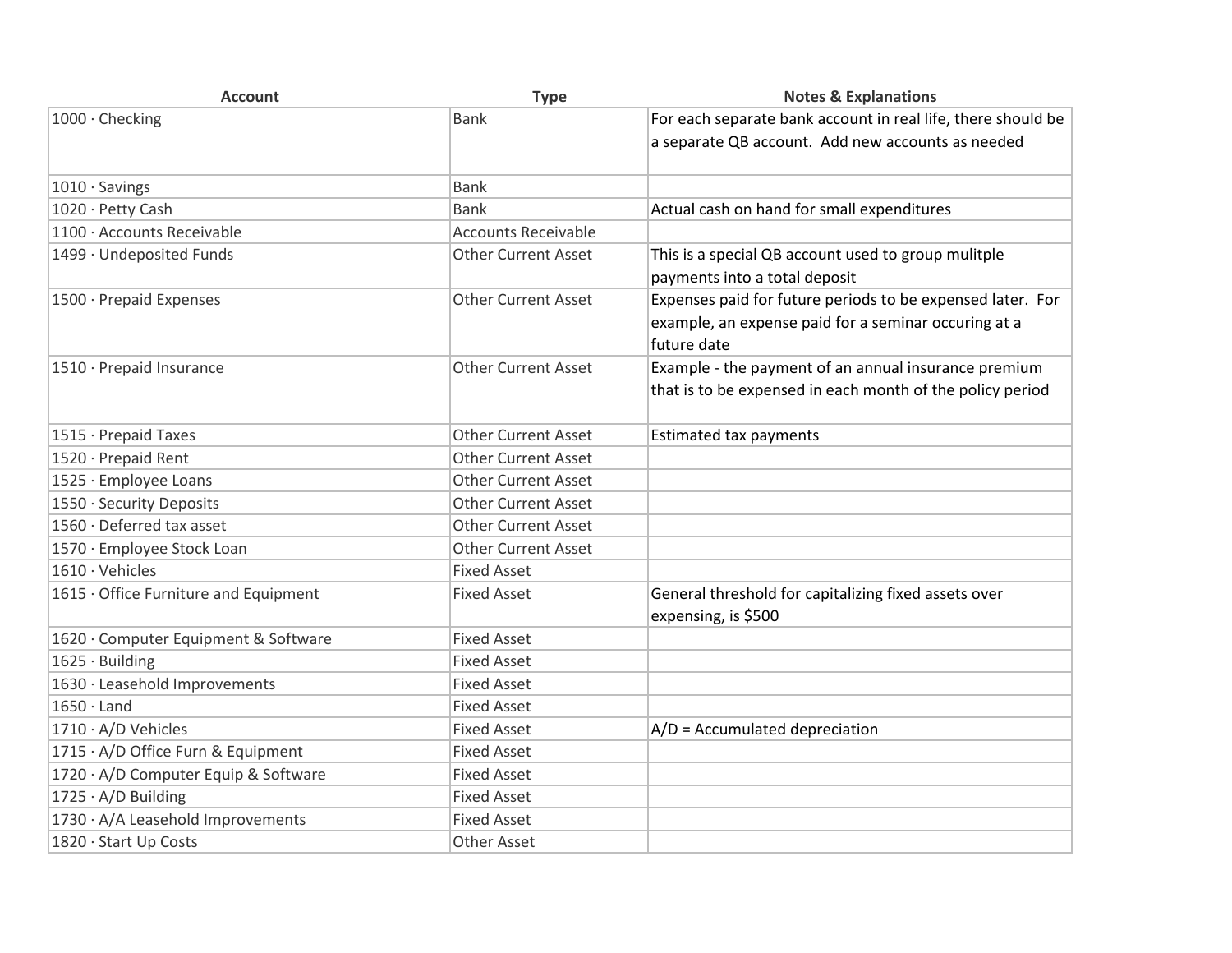| 1830 · Goodwill                                                                   | <b>Other Asset</b>             |                                                               |
|-----------------------------------------------------------------------------------|--------------------------------|---------------------------------------------------------------|
| 2010 · Accounts Payable                                                           | <b>Accounts Payable</b>        |                                                               |
| 2100 · Credit Card                                                                | <b>Credit Card</b>             | Create separate Credit Card accounts in Chart of accounts     |
|                                                                                   |                                | to match actual credit card accounts used by the              |
|                                                                                   |                                | organization for expenses (NOT debit cards)                   |
| 2245 · Accrued Payroll                                                            | <b>Other Current Liability</b> |                                                               |
| 2250 · Accrued Payroll Taxes                                                      | <b>Other Current Liability</b> | Accrued Payroll and Payroll taxes usually only used for year  |
|                                                                                   |                                | end calculations. Actual taxes due would be booked to         |
|                                                                                   |                                | Payroll Liability accounts below                              |
| 2255 · Accrued Vacation                                                           | <b>Other Current Liability</b> |                                                               |
| 2260 · Accrued Corp Taxes                                                         | <b>Other Current Liability</b> |                                                               |
| 2269 · Accrued Interest                                                           | <b>Other Current Liability</b> |                                                               |
| 2300 · Payroll Liabilities                                                        | <b>Other Current Liability</b> |                                                               |
| 2300 · Payroll Liabilities: 2310 · 941 Taxes Payable                              | <b>Other Current Liability</b> |                                                               |
| 2300 · Payroll Liabilities:2315 · State Unemployment Paya Other Current Liability |                                |                                                               |
| 2300 · Payroll Liabilities: 2320 · FUTA Payable                                   | Other Current Liability        |                                                               |
| 2300 · Payroll Liabilities:2325 · Local PR Taxes Payable                          | <b>Other Current Liability</b> |                                                               |
| 2300 · Payroll Liabilities:2330 · Garnishments Payable                            | <b>Other Current Liability</b> |                                                               |
| 2300 · Payroll Liabilities: 2335 · Retirement Plan Payable                        | <b>Other Current Liability</b> |                                                               |
| 2300 · Payroll Liabilities: 2340 · HSA/FSA Payable                                | <b>Other Current Liability</b> |                                                               |
| 2510 · Credit Line                                                                | <b>Other Current Liability</b> | Create current and long term liabilities to match actual loan |
|                                                                                   |                                | accounts owed. Every account for which there is a             |
|                                                                                   |                                | statement should have a corresponding account in the          |
|                                                                                   |                                | chart of accounts                                             |
| 2600 · Long term notes                                                            | Long Term Liability            |                                                               |
| 3000 · Opening Balance Equity                                                     | Equity                         | This is a special QB account typically used only when setting |
|                                                                                   |                                | up a new company. Balance should be \$0                       |
| 3009 · Common Stock - Employees                                                   | Equity                         | Total minimum common stock required to be purchased by        |
|                                                                                   |                                | each member of the cooperative in order to join; refer to     |
|                                                                                   |                                | co-op articles of incorporation for the required amount of    |
|                                                                                   |                                | common stock. Total should be required common stock           |
|                                                                                   |                                | times the number of co-op members                             |
|                                                                                   |                                |                                                               |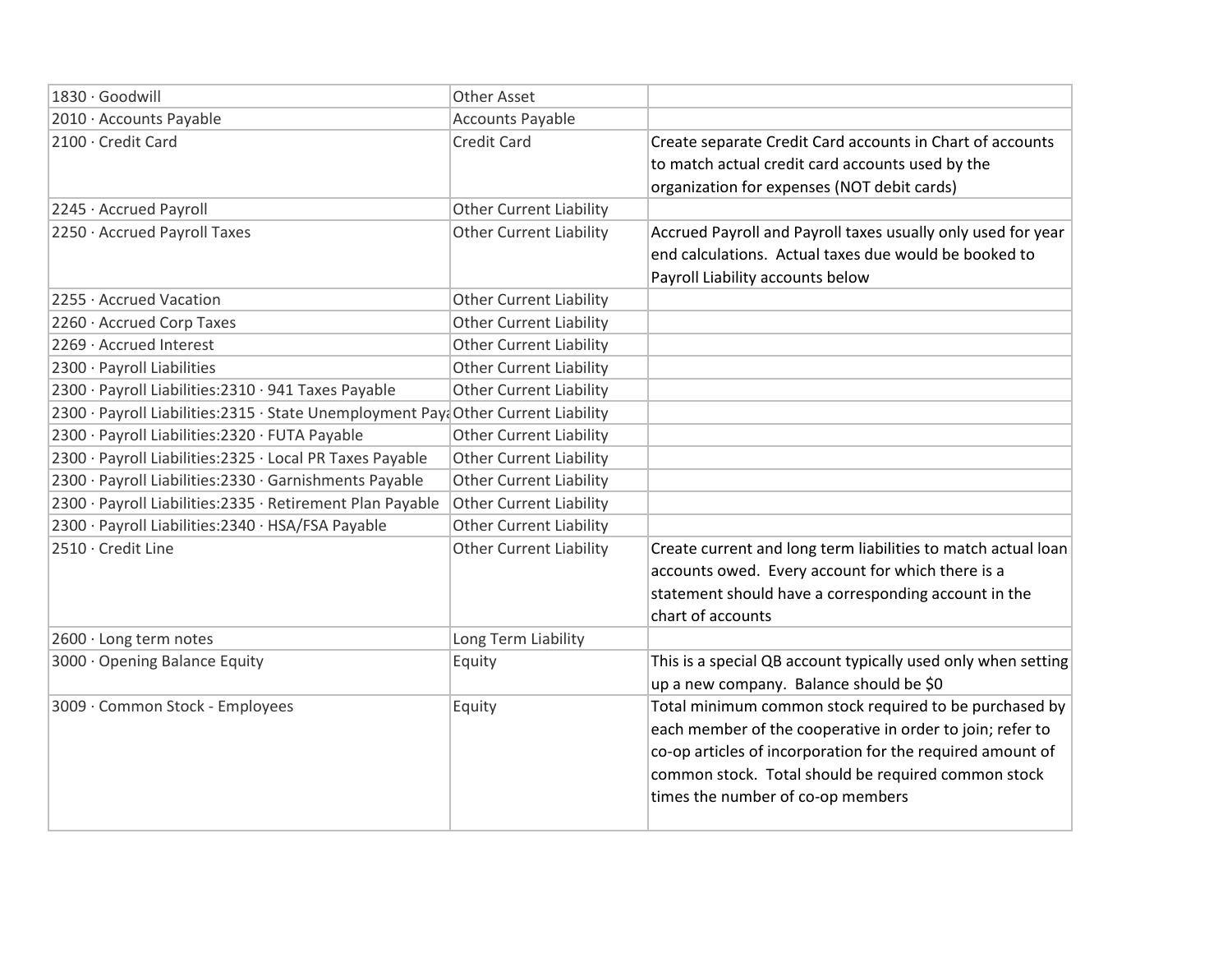| 3010 · Addt'l Paid In Cap - Employees | Equity | In some situations co-op members may be required to pay<br>in additional capital, either directly or through payroll<br>deduction. Some states make a distinction between initial<br>stock purchases and such subsequent Paid In Capital. This<br>account should also be used for patronage dividends that<br>have been declared by the Board and issued in the form of<br>shares rather than cash. This account may be further<br>broken down into qualified and non-qualified member<br>patronage as needed. Consult with an attorney for further<br>information. |
|---------------------------------------|--------|---------------------------------------------------------------------------------------------------------------------------------------------------------------------------------------------------------------------------------------------------------------------------------------------------------------------------------------------------------------------------------------------------------------------------------------------------------------------------------------------------------------------------------------------------------------------|
| 3020 · Preferred Shares               | Equity | If permitted by the Articles of Incorporation, some<br>cooperatives may be permitted to issue additional stock in<br>the form of preferred shares to members or non-members.<br>Consult with an attorney for further information.                                                                                                                                                                                                                                                                                                                                   |
| 3900 · Retained Earnings              | Equity | Net earnings of the company which the Board of Directors<br>has not opted to allocate to member patronage and have<br>instead retained as Unallocated Equity. Consult with a<br>cooperative accountatn for further information.                                                                                                                                                                                                                                                                                                                                     |
| 4100 · Private Pay/Other              | Income | Revenue earned from all services provided to patients that<br>pay directly to the provider. This account may also include<br>revenue from private insurance payments, revenue from<br>institutions such as hospitals, and revenue from other<br>government sources such as the Veterans Administration.<br>If there is commonly a variety of such payments it may be<br>desirable to create sub-accounts.                                                                                                                                                           |
| 4200 · Medicare                       | Income | Revenue from all Medicare services provided                                                                                                                                                                                                                                                                                                                                                                                                                                                                                                                         |
| 4300 · Medicaid                       | Income | Revenue from all Medicaid services provided                                                                                                                                                                                                                                                                                                                                                                                                                                                                                                                         |
| 4400 · Government Grants              | Income | Grant revenue from all federal, state, and local sources.                                                                                                                                                                                                                                                                                                                                                                                                                                                                                                           |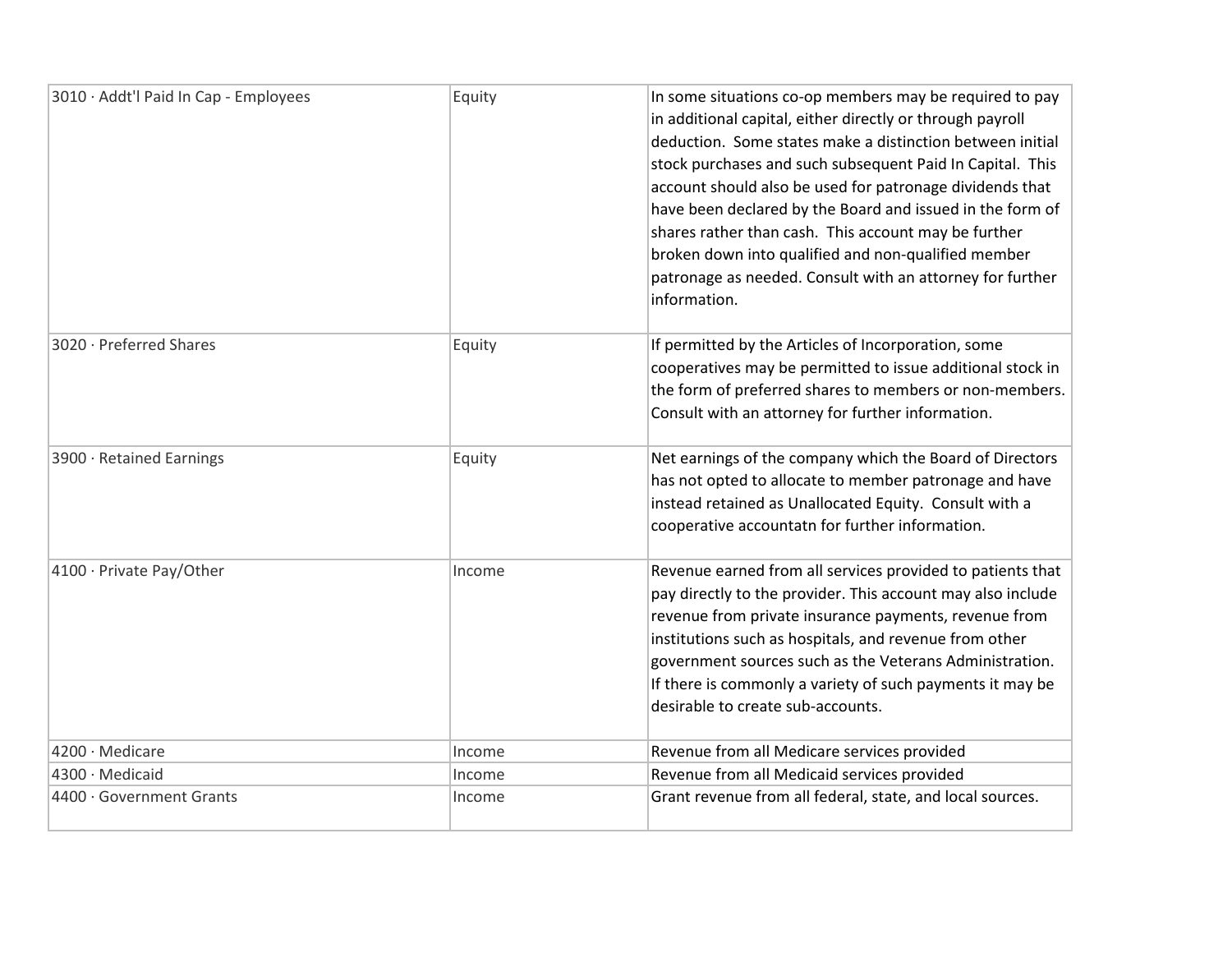| 4500 · Private Grants                                                      | Income                    | This includes grants from private foundations or enterprises |
|----------------------------------------------------------------------------|---------------------------|--------------------------------------------------------------|
|                                                                            |                           | as well as any contributions by individuals. If such         |
|                                                                            |                           | fundraising is a common occurrence this account may be       |
|                                                                            |                           | further broken down into sub-accounts                        |
| 5000 · Caregiver Salaries                                                  | Cost of Goods Sold        | Salaries and wages earned by personnel providing direct      |
|                                                                            |                           | care and services, including both PCAs and HHAs. This        |
|                                                                            |                           | account also includes travel hours and training hours for    |
|                                                                            |                           | such personnel. If tracking by PCA vs HHA is relevant this   |
|                                                                            |                           | account may be further broken down into sub-accounts         |
| 5100 · Caregiver Payroll Taxes                                             | <b>Cost of Goods Sold</b> |                                                              |
| 5100 · Caregiver Payroll Taxes: 5110 · FICA                                | Cost of Goods Sold        | Employer portion of FICA taxes paid on behalf of             |
|                                                                            |                           | employees                                                    |
| 5100 · Caregiver Payroll Taxes: 5120 · State Unemployme Cost of Goods Sold |                           | State unemployment tax paid on behalf of employees           |
| 5100 · Caregiver Payroll Taxes: 5130 · FUTA                                | Cost of Goods Sold        | Federal unemployment tax paid on behalf of employees         |
| 5300 · Caregiver Benefits                                                  | Cost of Goods Sold        |                                                              |
| 5300 · Caregiver Benefits: 5310 · Health                                   | Cost of Goods Sold        | Health insurance premiums paid by employer - do not          |
|                                                                            |                           | include amounts deducted from paychecks                      |
| 5300 · Caregiver Benefits: 5315 · Dental                                   | Cost of Goods Sold        | Dental insurance premiums paid by employer - do not          |
|                                                                            |                           | include amounts deducted from paychecks                      |
| 5300 · Caregiver Benefits: 5320 · Life Insurance                           | Cost of Goods Sold        | Life insurance premiums paid by employer - do not include    |
|                                                                            |                           | amounts deducted from paychecks                              |
| 5300 · Caregiver Benefits: 5325 · Disability                               | Cost of Goods Sold        | Disability insurance premiums paid by employer - do not      |
|                                                                            |                           | include amounts deducted from paychecks                      |
| 5300 · Caregiver Benefits: 5330 · Workers Compensation Cost of Goods Sold  |                           | Workers' Comp premiums paid on behalf of employees           |
| 5300 · Caregiver Benefits: 5335 · Retirement Plans                         | Cost of Goods Sold        | Employer match or contribution to pension/profit sharing     |
|                                                                            |                           | plans; do not include patronage dividends which are          |
|                                                                            |                           | entered separately                                           |
| 5300 · Caregiver Benefits: 5340 · Mileage                                  | Cost of Goods Sold        | Amounts paid to employees in reimbursement for mileage       |
|                                                                            |                           | driven in personal vehicles                                  |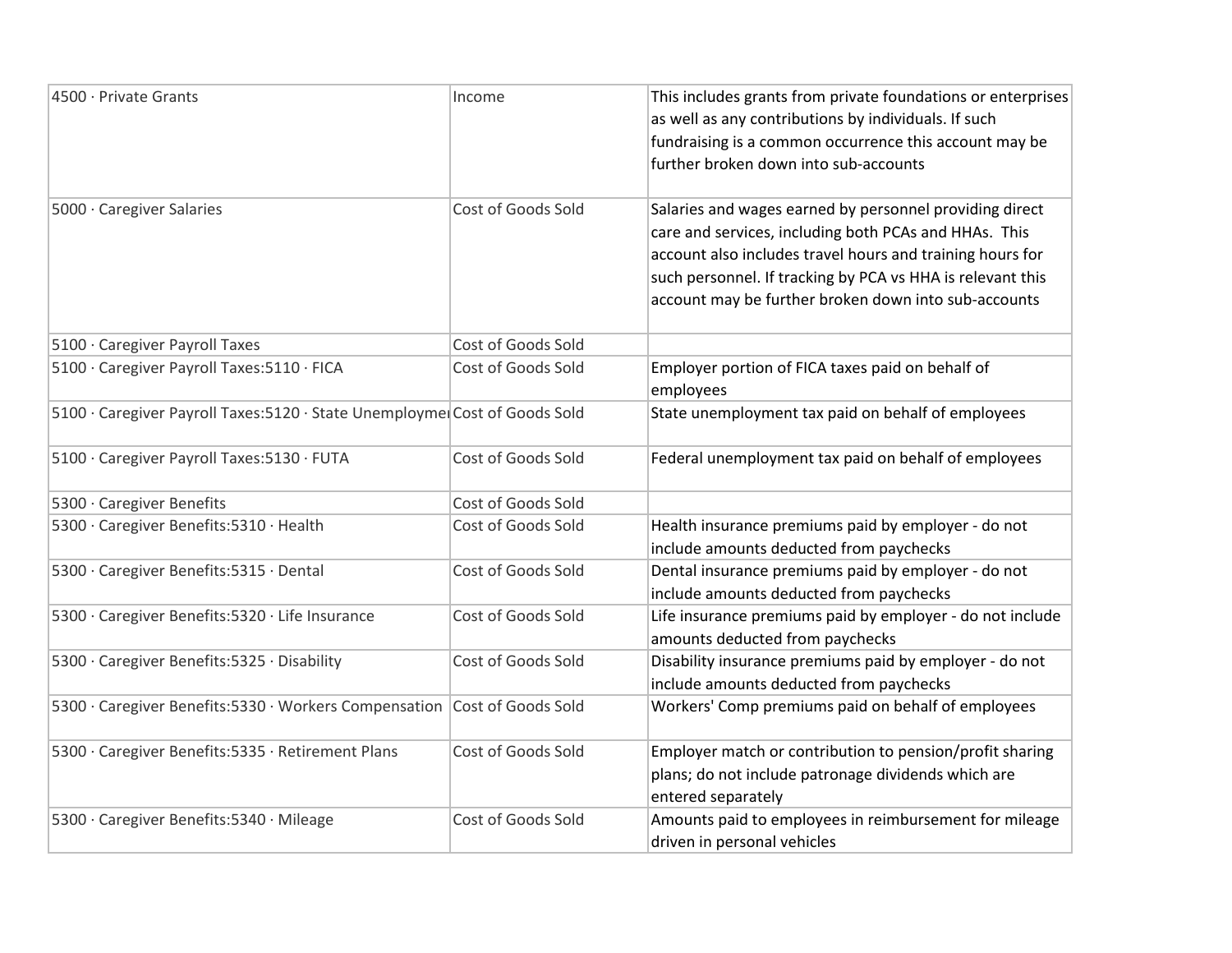| 5300 · Caregiver Benefits: 5350 · Other                           | Cost of Goods Sold | Other fringe benefits paid on behalf of employees          |
|-------------------------------------------------------------------|--------------------|------------------------------------------------------------|
| 5660 · Caregiver Bonding                                          | Cost of Goods Sold | Expenses incurred in bonding employees                     |
| 6000 · Administrative Salaries                                    | Expense            | Salaries and wages earned by all personnel who do not      |
|                                                                   |                    | provide direct care, including managers and supervisors as |
|                                                                   |                    | well as administrative staff providing such functions as   |
|                                                                   |                    | billing, coding, accounting and intake.                    |
|                                                                   |                    |                                                            |
| 6100 · Administrative Payroll Taxes                               | Expense            |                                                            |
| 6100 · Administrative Payroll Taxes: 6110 · FICA                  | Expense            | Employer portion of FICA taxes paid on behalf of           |
|                                                                   |                    | employees                                                  |
| 6100 · Administrative Payroll Taxes: 6120 · State Unemplo Expense |                    | State unemployment tax paid on behalf of employees         |
|                                                                   |                    |                                                            |
| 6100 · Administrative Payroll Taxes:6130 · FUTA                   | Expense            | Federal unemployment tax paid on behalf of employees       |
|                                                                   |                    |                                                            |
| 6300 · Administrative Benefits                                    | Expense            |                                                            |
| 6300 · Administrative Benefits: 6310 · Health                     | Expense            | Health insurance premiums paid by employer - do not        |
|                                                                   |                    | include amounts deducted from paychecks                    |
| 6300 · Administrative Benefits: 6315 · Dental                     | Expense            | Dental insurance premiums paid by employer - do not        |
|                                                                   |                    | include amounts deducted from paychecks                    |
| 6300 · Administrative Benefits: 6320 · Life Insurance             | Expense            | Life insurance premiums paid by employer - do not include  |
|                                                                   |                    | amounts deducted from paychecks                            |
| 6300 · Administrative Benefits: 6325 · Disability                 | Expense            | Disability insurance premiums paid by employer - do not    |
|                                                                   |                    | include amounts deducted from paychecks                    |
| 6300 · Administrative Benefits: 6330 · Workers Compensa Expense   |                    | Workers' Comp premiums paid on behalf of employees         |
|                                                                   |                    |                                                            |
| 6300 · Administrative Benefits: 6335 · Retirement Plans           | Expense            | Employer match or contribution to pension/profit sharing   |
|                                                                   |                    | plans; do not include patronage dividends which are        |
|                                                                   |                    | entered separately                                         |
| 6300 · Administrative Benefits: 6340 · Mileage                    | Expense            | Amounts paid to employees in reimbursement for mileage     |
|                                                                   |                    | driven in personal vehicles                                |
| 6300 · Administrative Benefits:6350 · Other                       | Expense            | Other fringe benefits paid on behalf of employees          |
| 7210 · Rent                                                       | Expense            | Rental expense for facilities and buildings under lease    |
|                                                                   |                    | arrangements                                               |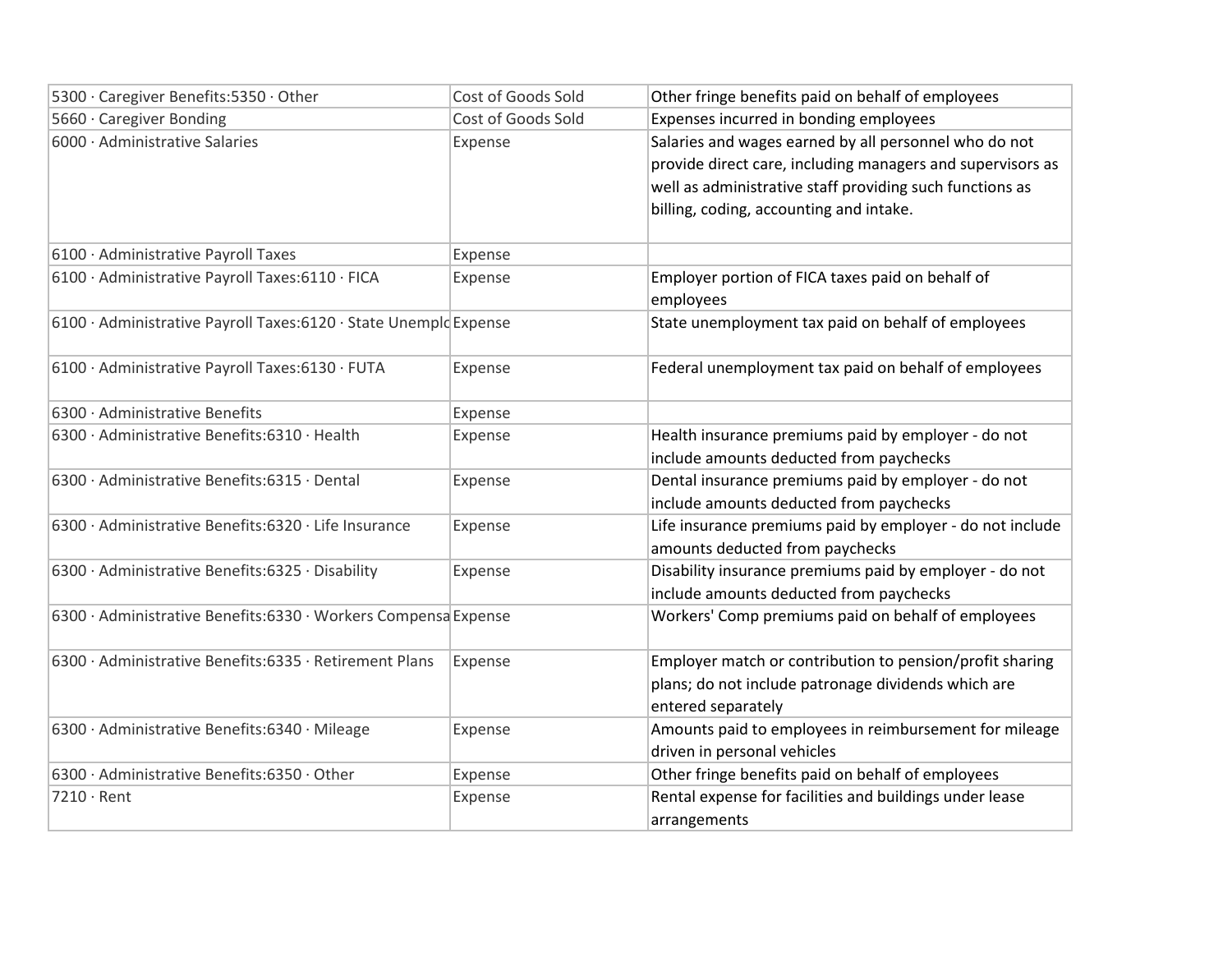| 7220 · Amortiz-Leasehold Improvements  | Expense | Amortization expense from leasehold improvements to<br>buildings and facilities either owned or leased.                                                                                                                                 |
|----------------------------------------|---------|-----------------------------------------------------------------------------------------------------------------------------------------------------------------------------------------------------------------------------------------|
| 7230 · Depreciation-Building           | Expense | Depreciation expense on capitalized buildings and facilities.                                                                                                                                                                           |
| 7240 · Mortgage Interest               | Expense | Interest expense from mortgages and equity loans utilized<br>to support buildings and facilities                                                                                                                                        |
| 7250 · Repairs & Maint.                | Expense | Non-capital costs associated with repairs and maintenance<br>of buildings and facilities including landscaping, snow<br>removal, HVAC related, alarm systems, pest control, etc.<br>including allocated costs through leased facilities |
| 7260 · Utilities                       | Expense | Expenses for utilities including electric, gas, oil, water,<br>sewer and solar including the allocated costs through<br>leased facilities                                                                                               |
| 7270 · Real Estate Taxes               | Expense | Taxes associated with all real estate including the allocated<br>portion of taxes through leased facilities                                                                                                                             |
| 7280 · Insurance-Building              | Expense | Insurance premiums for building and grounds including<br>general liability coverage                                                                                                                                                     |
| 7310 · Telecom, Answering Service, Etc | Expense | Expenses associated with telephones, cell phones, pagers,<br>data connections, satellite connections, answering services.<br>Do not include telephony expenses which are included in IT<br>below                                        |
| 7320 · Depreciation - Equipment        | Expense | Depreciation related to capital equipment and software                                                                                                                                                                                  |
| 7330 · Interest-Equipment              | Expense | Interest expense from capital leases and loans utilized to<br>purchase equipment and software that has been capitalized                                                                                                                 |
| 7340 · Repairs & Maintenance           | Expense | Non-capital costs associated with repairing and maintaining<br>equipment including service calls, repairs, calibration and<br>maintenance agreements on all office and clinical<br>equipment, information technology and software       |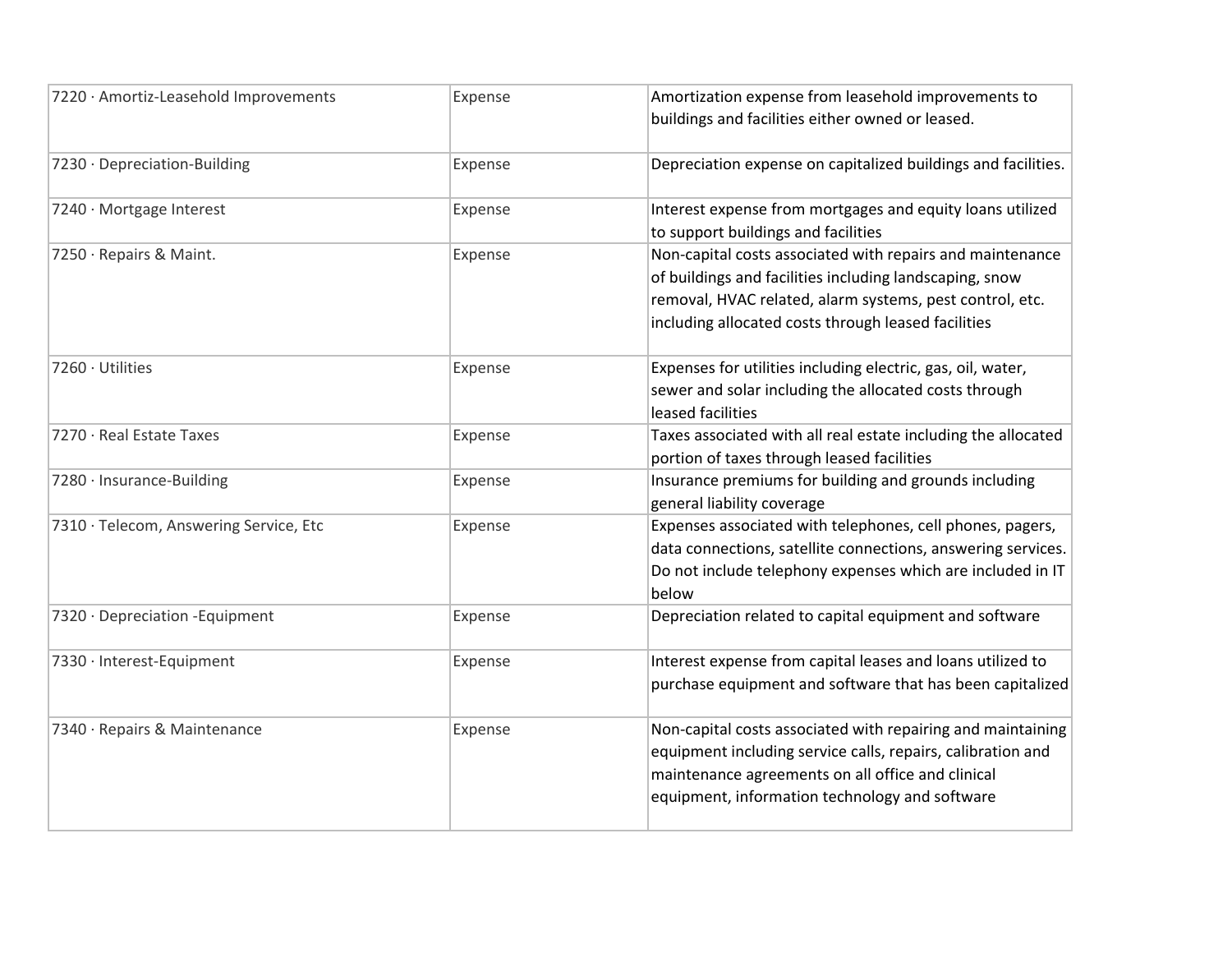| 7345 · Personal Property Taxes - Equip | Expense | Property taxes associated with equipment and software        |
|----------------------------------------|---------|--------------------------------------------------------------|
|                                        |         | per local assessments including the taxes allocated through  |
|                                        |         | leases and equipment loans.                                  |
| 7350 · Equipment Rental                | Expense | Rental costs associated with equipment and software          |
|                                        |         | under an operating lease                                     |
| 7360 · Insurance-Equipment             | Expense | Insurance costs associated with insuring all office and      |
|                                        |         | clinical equipment and software (policy may include these    |
|                                        |         | costs in overall building insurance in which case include    |
|                                        |         | above in building insurance)                                 |
| 7370 · Office Supplies & Expense       | Expense | Non-clinical supplies and non-capital equipment expenses     |
|                                        |         | including minor equipment, software, etc.                    |
| 7380 · Stationary & Printing           | Expense | Expenses associated with printing for forms, brochures,      |
|                                        |         | reports and marketing materials. Also costs associated       |
|                                        |         | with letterhead, envelopes note pads.                        |
| 7390 · Postage                         | Expense | Expenses associated with postage expense including           |
|                                        |         | metered mail, stamps, mail houses, express delivery etc.     |
|                                        |         | This should not include the costs associated with the mail   |
|                                        |         | machine as this belongs in equipment                         |
| 7405 · IT Services & Maintenance       | Expense | Expenses associated with data processing including payroll   |
|                                        |         | services, network hosting services, data centers, etc.       |
|                                        |         | Include the cost of any service used for scheduling,         |
|                                        |         | reporting or data management including telephony service     |
| 7410 · Recruitment                     | Expense | Expenses associated with recruiting staff including          |
|                                        |         | advertising, recruiting fees, internet services, direct mail |
|                                        |         | services                                                     |
| 7415 · Employment Expense              | Expense | Expenses associated with employing staff including           |
|                                        |         | background and education checks, physicals, drug             |
|                                        |         | screenings, orientation expenses, etc.                       |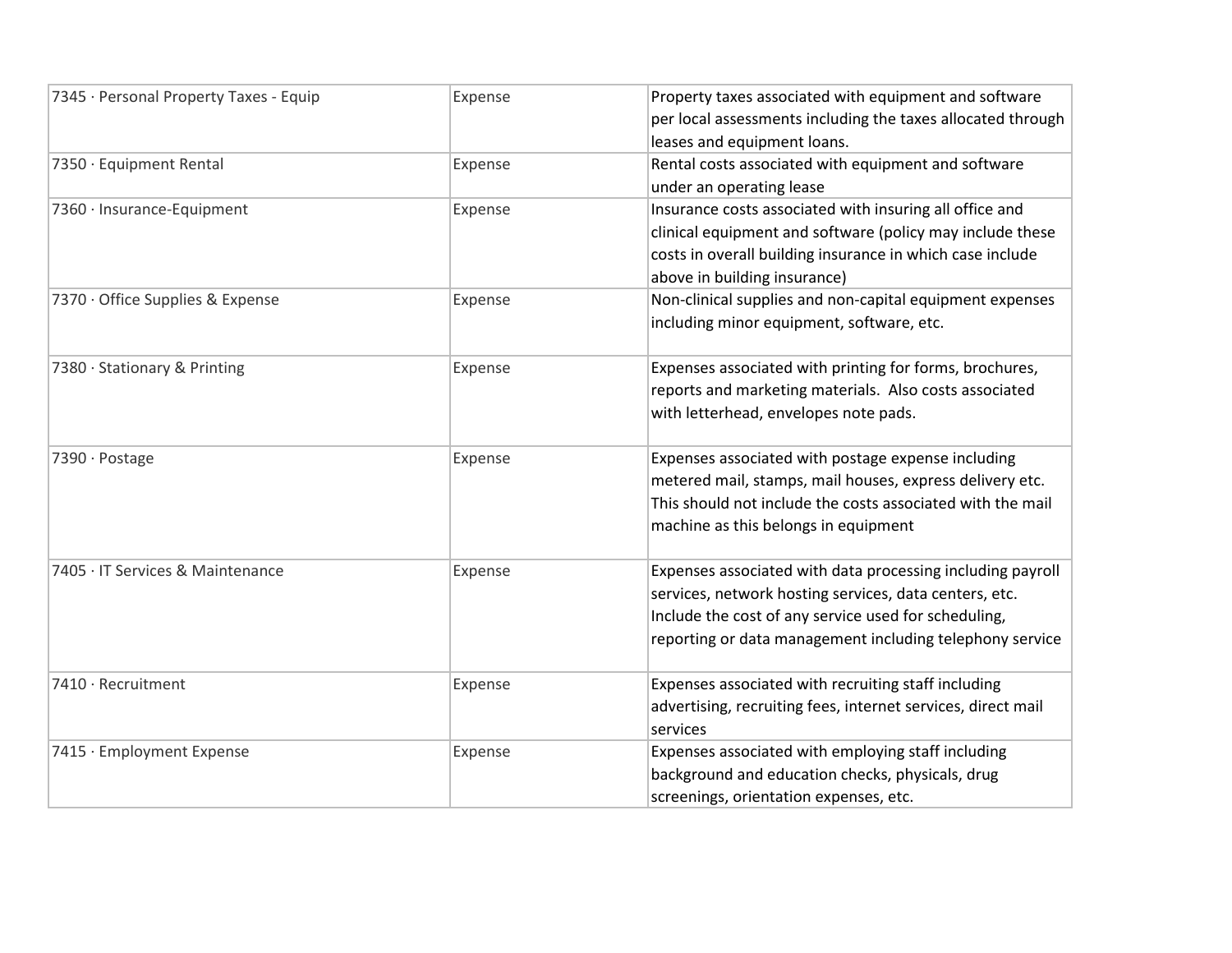| 7420 · Inservice & Staff Education    | Expense | Expenses associated with staff education including meeting  |
|---------------------------------------|---------|-------------------------------------------------------------|
|                                       |         | supplies, costs associated with educators, obtaining        |
|                                       |         | credentialing credit, etc.                                  |
| 7425 · Travel & Conference            | Expense | Expenses associated with corporate meetings not             |
|                                       |         | associated with inservice and staff education, outside      |
|                                       |         | conferences including registration fees, lodging and travel |
|                                       |         | expenses. Meals incurred should be allocated to meals and   |
|                                       |         | entertainment.                                              |
| 7427 · Meals & Entertaiment           | Expense | Expenses associated with meals including meetings and       |
|                                       |         | conferences as well as any entertainment such as sports,    |
|                                       |         | shows, etc.                                                 |
| $7430 \cdot$ Dues                     | Expense | Expenses associated with national, state and local trade,   |
|                                       |         | business and clinical associations and memberships.         |
|                                       |         | Depending on policy, this may be recorded as a prepaid      |
|                                       |         | expense and allocated to expense on a monthly basis.        |
| 7435 · Subscriptions                  | Expense | Expenses associated with subscriptions for journals,        |
|                                       |         | newspapers, online access, etc. Depending on policy, this   |
|                                       |         | may be recorded as a prepaid expense and allocated to       |
|                                       |         | expense on a monthly basis.                                 |
| 7440 · Mktg & Promo - Serv & Supplies | Expense | Expenses associated with all marketing and promotion        |
|                                       |         | including printed materials, promotional items, internet,   |
|                                       |         | radio, television, newspaper and journal advertising. Costs |
|                                       |         | relating to direct marketing efforts to referrals sources,  |
|                                       |         | physicians, third party payors, etc.                        |
| 7445 · Board Expense                  | Expense | Expenses associated with Board and Committee activities     |
|                                       |         | including meetings, retreats, board development and         |
|                                       |         | education.                                                  |
| 7450 · Legal & Accounting             | Expense | Expenses associated with legal, accounting, auditing,       |
|                                       |         | retirement plan accounting and cost report                  |
|                                       |         | preparation/review services.                                |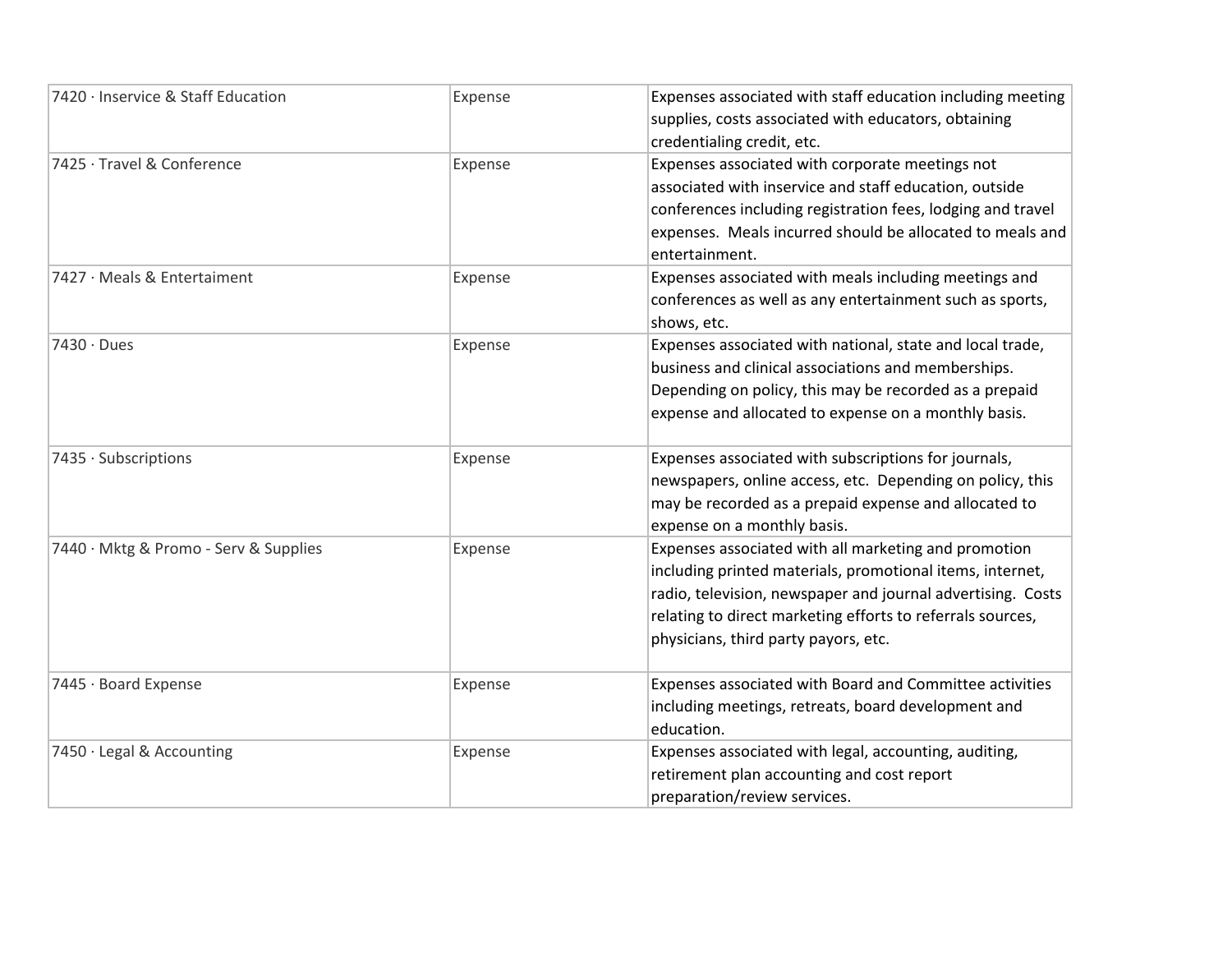| 7455 · Other Professional Fees    | Expense | Expenses associated with other professional services such                                                                                                                                                                                                                                                                                                |
|-----------------------------------|---------|----------------------------------------------------------------------------------------------------------------------------------------------------------------------------------------------------------------------------------------------------------------------------------------------------------------------------------------------------------|
|                                   |         | as business consulting services, contingent fees for                                                                                                                                                                                                                                                                                                     |
|                                   |         | consulting services (revenue maximization), etc.                                                                                                                                                                                                                                                                                                         |
| 7460 · Insurance - General        | Expense | Expenses associated with general insurance not specifically<br>assigned to professional or building insurance including<br>umbrella, D&O, etc. coverage                                                                                                                                                                                                  |
| 7463 · Insurance - Prof Liability | Expense | Expenses associated with professional liability insurance<br>coverage                                                                                                                                                                                                                                                                                    |
| 7470 · Licenses & Fees            | Expense | Expenses associated with licenses (business, clinical and<br>operating), fees and other taxes not specifically assigned<br>elsewhere.                                                                                                                                                                                                                    |
| 7475 · Sales & Use Tax Paid       | Expense | Sales and Use tax collected and paid as required by state<br>law                                                                                                                                                                                                                                                                                         |
| 7480 · Contributions              | Expense | Expenses associated with contributions provided to<br>charitable and community organizations                                                                                                                                                                                                                                                             |
| 7485 · Miscellaneous              | Expense | Expenses not assigned elsewhere typically one time non-<br>recurring items. This should not be a dumping ground for<br>expenses -- effort should be made to categorize epenses in<br>the most logical place possible. This account should also<br>not be used for petty cash reimbursement which should be<br>allocated to the appropriate expense item. |
| 7490 · Bad Debts                  | Expense | Accounts that are determined to be uncollectible should be<br>written off to bad debt. This should include the portion of<br>an account handled by a collection agency that has been<br>deducted as the collection fee.                                                                                                                                  |
| 7492 · Tax Penalties              | Expense | Expenses associated with late payment penalties including<br>vendor payments and tax payment (in this case not the tax<br>only the penalty portion)                                                                                                                                                                                                      |
| 7495 · Late Payment Interest      | Expense | Expenses associated with interest charged for late<br>payments                                                                                                                                                                                                                                                                                           |